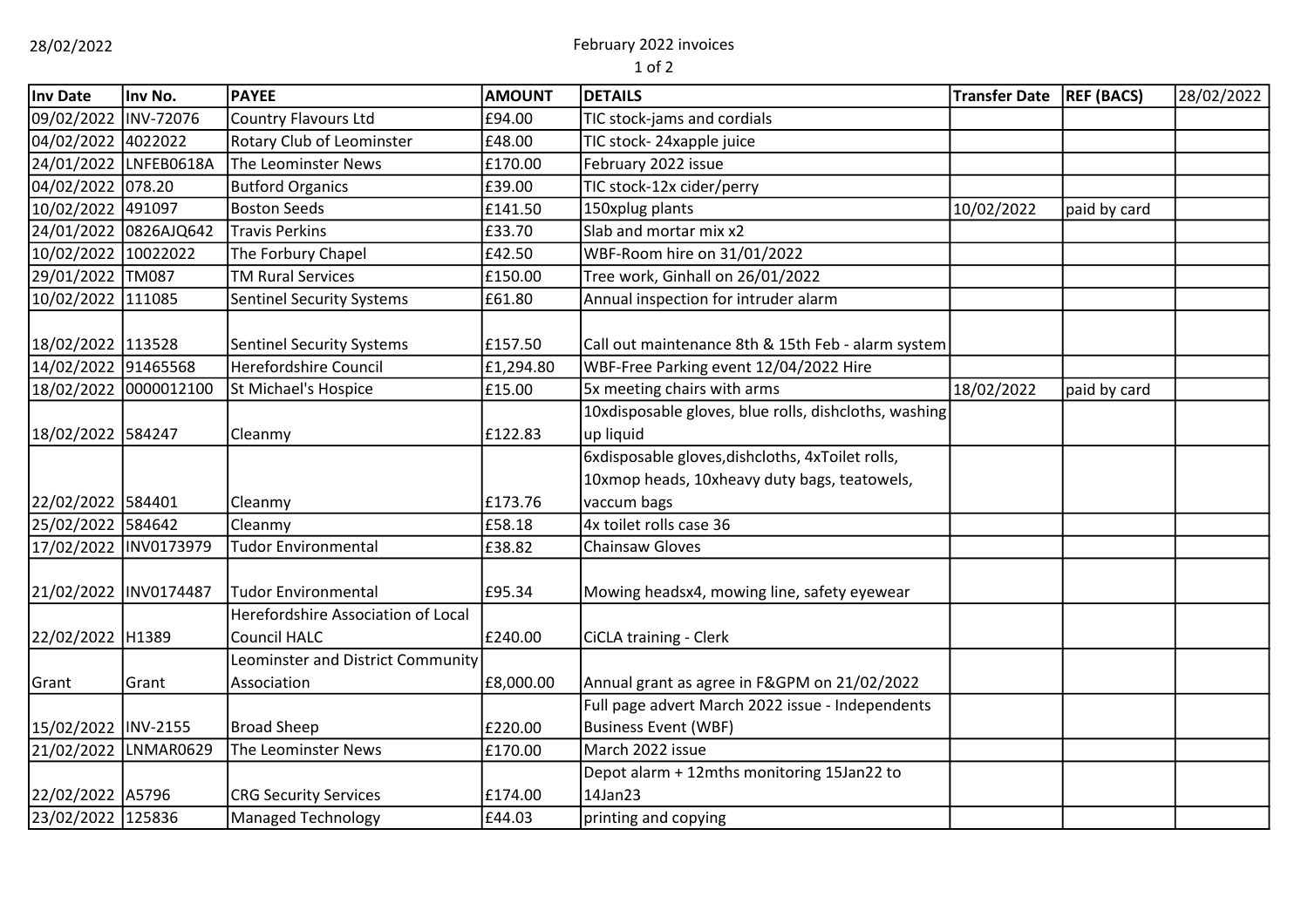28/02/2022 February 2022 invoices

| 21/02/2022 148977   |       | David Whyman Map Sales          | £459.82   | TIC stock-maps and trails                     |  |  |
|---------------------|-------|---------------------------------|-----------|-----------------------------------------------|--|--|
| 03/02/2022 03022022 |       | Studio 23                       | £64.00    | TIC stock-6xcalendars, 2xjigsaws              |  |  |
| 25/02/2022 300511   |       | <b>BOSS</b>                     | £20.86    | printing and copying                          |  |  |
| N/A                 | N/A   | Worcestershire Pension Funds    | £5,386.89 | Pension Contribution Feb 2022                 |  |  |
|                     |       |                                 |           | Three Choirs Festival events in Leominster as |  |  |
| Grant               | Grant | Three Choirs Festival Limited   | £1,000.00 | agreed in F&GPM on 21/02/2022                 |  |  |
| Grant               | Grant | Leominster In Bloom             | £843.86   | Bertie Bargates project                       |  |  |
|                     |       |                                 |           |                                               |  |  |
| 28/02/2022 15734    |       | Microshade Business Consultants | E120.00   | Accounting Support Feb 2022                   |  |  |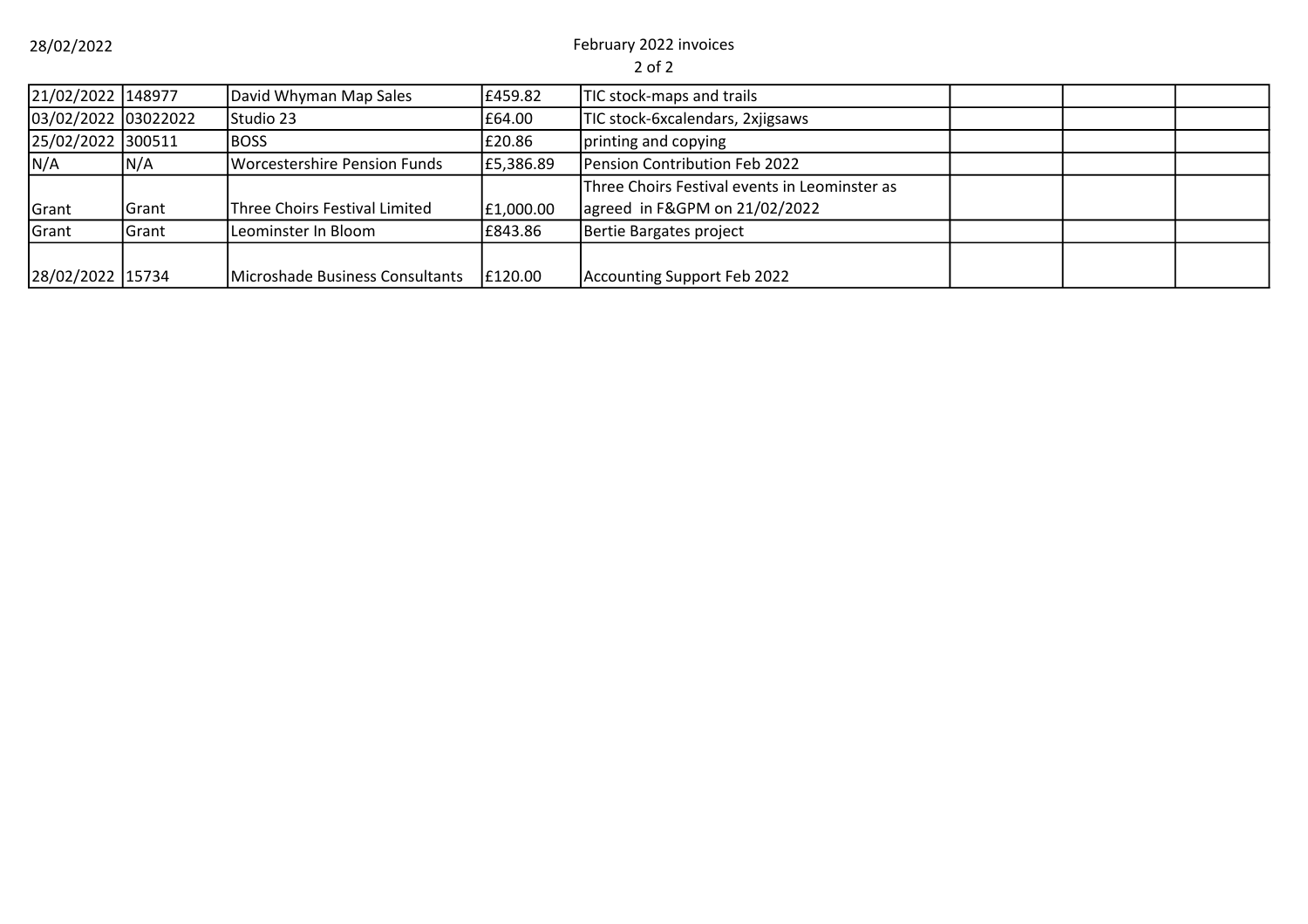16/03/2022 March 2022 invoices

| Inv Date             | Inv No.           | <b>PAYEE</b>                           | <b>AMOUNT</b> | <b>DETAILS</b>                                    | <b>Transfer Date</b> | <b>REF (BACS)</b> | 16/03/2022 |
|----------------------|-------------------|----------------------------------------|---------------|---------------------------------------------------|----------------------|-------------------|------------|
|                      | LEOMI001/31       |                                        |               | Building insurance - Depot - 08/03/2022-          |                      |                   |            |
| 28/02/2022 906       |                   | Budworth Hardcastle Limited            | £754.09       | 07/03/2023                                        |                      |                   |            |
|                      | LEOMI001/32       |                                        |               |                                                   |                      |                   |            |
| 01/03/2022           | 228               | Budworth Hardcastle Limited            | £1,477.50     | Depot rent 25/03/2022-23/06/2022                  |                      |                   |            |
|                      | AREXT/00230       |                                        |               |                                                   |                      |                   |            |
| 28/02/2022 127       |                   | National Express Limited               | £42.65        | TIC-coach booking                                 |                      |                   |            |
| N/A                  | N/A               | Dementia Matters                       | £0.76         | Overpayment refund for Invoice LTC085 £43         |                      |                   |            |
| 02/03/2022 208/21.22 |                   | <b>Business Project Officer</b>        | 1431          | Welcome Back Fund - High St Project               |                      |                   |            |
|                      |                   |                                        |               | Mowing line x3, safety glasses x2, anti-vibration |                      |                   |            |
| 02/03/2022 IN0176405 |                   | <b>Tudor Environmental</b>             | £117.90       | gloves x4                                         |                      |                   |            |
|                      |                   |                                        |               |                                                   |                      |                   |            |
| 25/02/2022 519567    |                   | Arrow Plant & Tool Hire                | £41.70        | Screenwash, batteries, ladder inspection tags     |                      |                   |            |
| 02/03/2022 6217      |                   | <b>Roundabout Stationery</b>           | £6.99         | Office supplies                                   |                      |                   |            |
| 28/02/2022 4160      |                   | Shine On Window Cleaners               | £46.00        | window cleaning                                   |                      |                   |            |
| 28/02/2022 188622    |                   | Quickskip Hereford Ltd                 | £78.00        | Wheelie bins                                      |                      |                   |            |
|                      |                   |                                        |               | bolt, hammer, keycut, 8x sacks box100, 8x sacks   |                      |                   |            |
|                      |                   |                                        |               | box200, tap connectors, macadamx2, eco bulb,      |                      |                   |            |
| 28/02/2022 638820    |                   | Leominster Building Supplies           | £646.94       | timbers, staples, screws                          |                      |                   |            |
| 28/02/2022 339211    |                   | <b>Tallis Amos Group TAG</b>           | £12.00        | Carriage for Blower                               |                      |                   |            |
| 23/03/2022 15843     |                   | Microshade Business Consultants        | £954.41       | IT hosting + services                             |                      |                   |            |
| 08/03/2022 15859     |                   | Microshade Business Consultants        | £18.00        | WBF-3mths charges for business@ mailbox           |                      |                   |            |
| 28/02/2022 113823    |                   | <b>Sentinel Security Systems</b>       | £67.50        | Engineer call out on 23/02/2022                   |                      |                   |            |
|                      |                   |                                        |               | WBF-Flags & poles for Independence Day            | Paid by card on      |                   |            |
| 04/03/2022 100297    |                   | Marler Haley Ltd                       | £979.20       | 12Mar2022                                         | 07/03/2022           |                   |            |
|                      |                   |                                        |               |                                                   |                      |                   |            |
| 07/03/2022 07032022  |                   | Espressivo                             | £777.60       | TIC-sale of tickets Britten Oboe Quartet 6Mar     |                      |                   |            |
| 02/03/2022 60        |                   | <b>Batik</b>                           | £170.00       | TIC-200x assorted cards                           |                      |                   |            |
|                      |                   |                                        |               |                                                   |                      |                   |            |
| N/A                  | N/A<br>0000021449 | Prize Winner<br><b>Amberol Limited</b> | £80.00        | Cultural Consortium logo designing competition    |                      |                   |            |
| 14/03/2022           |                   |                                        | £973.80       | WBF-Self watering fountain x2                     |                      |                   |            |
| N/A                  | N/A               | Wages - March2022                      |               | Wages - March 2022                                |                      |                   |            |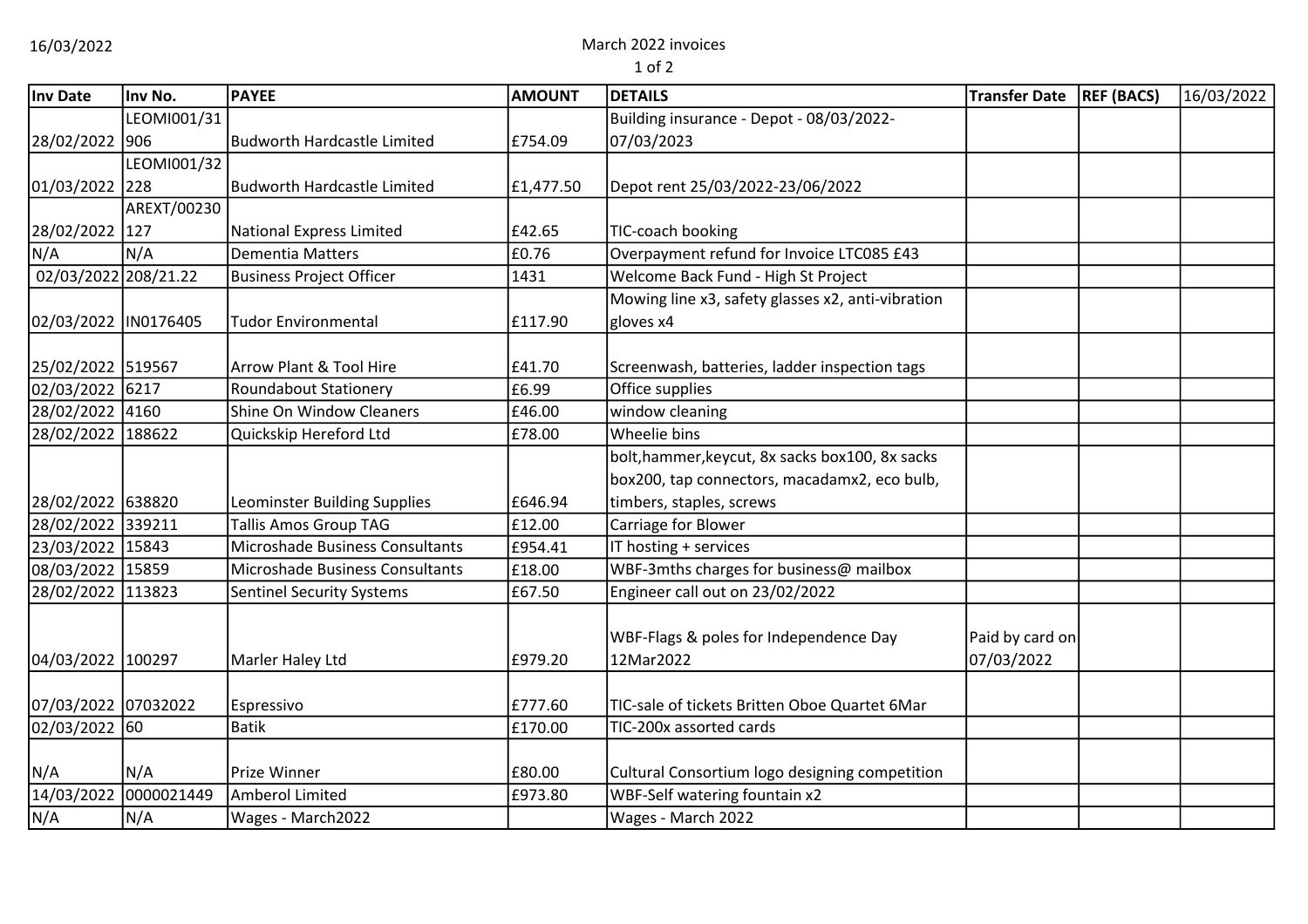16/03/2022 March 2022 invoices

| N/A                 | N/A | <b>HMRC</b>                        | £7,287.20 | <b>PAYE &amp; NI Mth 12 March 2022</b>             |  |  |
|---------------------|-----|------------------------------------|-----------|----------------------------------------------------|--|--|
| 20/02/2022 48/1516  |     | Richard Brookman                   | £288.00   | Market management Jan 2022                         |  |  |
| 15/03/2022 49/1516  |     | Richard Brookman                   | £288.00   | Market management Feb 2022                         |  |  |
| 11/03/2022 91470171 |     | <b>Herefordshire Council</b>       | £2,834.71 | CCTV contribution 01/04/22-30/06/22                |  |  |
| 28/02/2022 7338     |     | <b>Bromyard Launderette</b>        | £79.50    | Laundry - flat - Feb 2022                          |  |  |
|                     |     |                                    |           | Cultural Consortium - Church Street Voices         |  |  |
| 14/03/2022 14032022 |     | About Face Theatre Company         | £300.00   | Workshops on 10th & 17th Feb 2022                  |  |  |
|                     |     |                                    |           | Cultural Consortium - MOVEability Project 5        |  |  |
| 14/03/2022 10032    |     | Golden Threads cic                 | £300.00   | sessions between 24Feb to 24Mar 2022               |  |  |
| 11/03/2022 11032022 |     | Rachel Freeman                     | £300.00   | Cultural Consortium - MOVEability Project          |  |  |
|                     |     |                                    |           |                                                    |  |  |
|                     |     | Musician and Community Involvement |           | Cultural Consortium-Edfrith, the King and the Lion |  |  |
| 31/03/2022 31032022 |     | Practitioner                       | £550.00   | Project with Westfield School Jan-Mar2022          |  |  |
| N/A                 | N/A | <b>DVLA</b>                        | £275.00   | Vehicle tax                                        |  |  |
|                     |     |                                    |           |                                                    |  |  |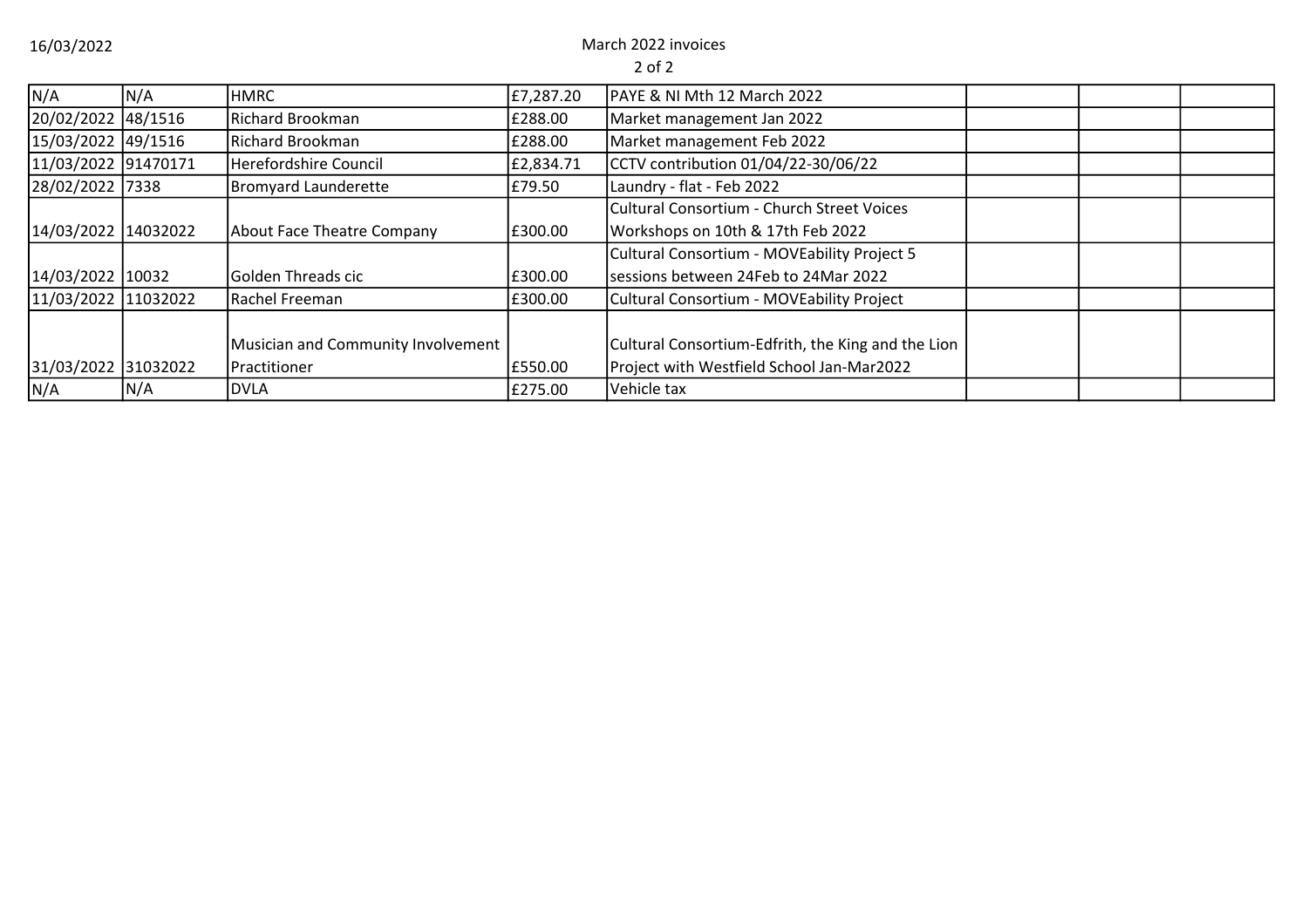#### Leominster Town Council and the contract of the Page 1

### Detailed Income & Expenditure by Budget Heading 28/02/2022

|      |                                                           | Actual<br>Current Mth | <b>Actual Year</b><br>To Date | Current<br>Annual Bud | Variance  | Committed<br>Annual Total Expenditure | Funds<br>Available | % Spent | Transfer<br>to/from EMR |
|------|-----------------------------------------------------------|-----------------------|-------------------------------|-----------------------|-----------|---------------------------------------|--------------------|---------|-------------------------|
|      | 101 Administration - Central Costs                        |                       |                               |                       |           |                                       |                    |         |                         |
|      | 1076 Precept                                              | 0                     | 544,536                       | 544,536               | 0         |                                       |                    | 100.0%  |                         |
|      | Administration - Central Costs :- Income                  | 0                     | 544,536                       | 544,536               | 0         |                                       |                    | 100.0%  | 0                       |
|      | 4012 Software, IT and Support                             | 112                   | 8,826                         | 7,000                 | (1,826)   |                                       | (1,826)            | 126.1%  |                         |
|      | 4014 Website                                              | 0                     | 801                           | 1,000                 | 199       |                                       | 199                | 80.1%   |                         |
|      | 4016 Photocopier                                          | 311                   | 1,620                         | 3,000                 | 1,380     |                                       | 1,380              | 54.0%   |                         |
|      | 4019 Recruitment                                          | 0                     | 125                           | 500                   | 375       |                                       | 375                | 25.0%   |                         |
|      | 4020 Advertising                                          | 0                     | 0                             | 500                   | 500       |                                       | 500                | 0.0%    |                         |
| 4027 | Equipment                                                 | 15                    | 789                           | 1,000                 | 211       |                                       | 211                | 78.9%   |                         |
| 4030 | Telephone                                                 | 459                   | 4,497                         | 4,000                 | (497)     |                                       | (497)              | 112.4%  |                         |
|      | 4035 Postage                                              | 0                     | 171                           | 250                   | 79        |                                       | 79                 | 68.4%   |                         |
| 4040 | <b>Printing and Stationery</b>                            | 71                    | 1,054                         | 1,000                 | (54)      |                                       | (54)               | 105.4%  |                         |
|      | 4048 Subscriptions                                        | 0                     | 3,349                         | 3,300                 | (49)      |                                       | (49)               | 101.5%  |                         |
|      | 4050 Insurance                                            | 0                     | 8,255                         | 7,500                 | (755)     |                                       | (755)              | 110.1%  |                         |
| 4900 | Contingency                                               | 795                   | 1,465                         | 2,000                 | 535       |                                       | 535                | 73.3%   |                         |
|      | Administration - Central Costs :- Indirect<br>Expenditure | 1,764                 | 30,951                        | 31,050                | 99        | 0                                     | 99                 | 99.7%   | 0                       |
|      | Net Income over Expenditure                               | (1,764)               | 513,585                       | 513,486               | (99)      |                                       |                    |         |                         |
| 105  | <b>Corporate Management</b>                               |                       |                               |                       |           |                                       |                    |         |                         |
|      | 1060 Grants Received                                      | 0                     | 6,647                         | 0                     | (6, 647)  |                                       |                    | 0.0%    |                         |
|      |                                                           |                       |                               |                       |           |                                       |                    |         |                         |
|      | Corporate Management :- Income                            | 0                     | 6,647                         | 0                     | (6, 647)  |                                       |                    |         | 0                       |
|      | 4000 Salaries                                             | 11,821                | 134,586                       | 152,000               | 17,414    |                                       | 17,414             | 88.5%   |                         |
|      | 4008 Travel and Subsistence                               | 90                    | 441                           | 1,000                 | 559       |                                       | 559                | 44.1%   |                         |
| 4010 | <b>Conferences and Training</b>                           | 200                   | 2,631                         | 2,500                 | (131)     |                                       | (131)              | 105.2%  |                         |
|      | 4125 Bank Charges                                         | 29                    | 896                           | 1,250                 | 354       |                                       | 354                | 71.7%   |                         |
|      | 4130 Accountancy/Corporate Gov.                           | 0                     | 2,675                         | 2,200                 | (475)     |                                       | (475)              | 121.6%  |                         |
|      | 4131 Internal Audit                                       | 0                     | 280                           | 600                   | 320       |                                       | 320                | 46.7%   |                         |
|      | 4132 External Audit                                       | 0                     | 1,300                         | 1,500                 | 200       |                                       | 200                | 86.7%   |                         |
|      | 4135 Legal and Professional                               | 0                     | 1,912                         | 750                   | (1, 162)  |                                       | (1, 162)           | 254.9%  |                         |
|      | 4140 Employment/Health & Safety                           | 0                     | 2,165                         | 2,140                 | (25)      |                                       | (25)               | 101.2%  |                         |
|      | Corporate Management :- Indirect Expenditure              | 12,140                | 146,886                       | 163,940               | 17,054    | 0                                     | 17,054             | 89.6%   | 0                       |
|      | Net Income over Expenditure                               | (12, 140)             | (140, 239)                    | (163, 940)            | (23, 701) |                                       |                    |         |                         |
| 110  | <b>Democratic Services</b>                                |                       |                               |                       |           |                                       |                    |         |                         |
|      | 4200 Elections                                            | 0                     | 0                             | 1,500                 | 1,500     |                                       | 1,500              | 0.0%    |                         |
|      | 4210 Mayor's Allowance                                    | 0                     | 1,276                         | 2,000                 | 724       |                                       | 724                | 63.8%   |                         |
|      | 4211 Mayor Making                                         | 0                     | 135                           | 1,000                 | 865       |                                       | 865                | 13.5%   |                         |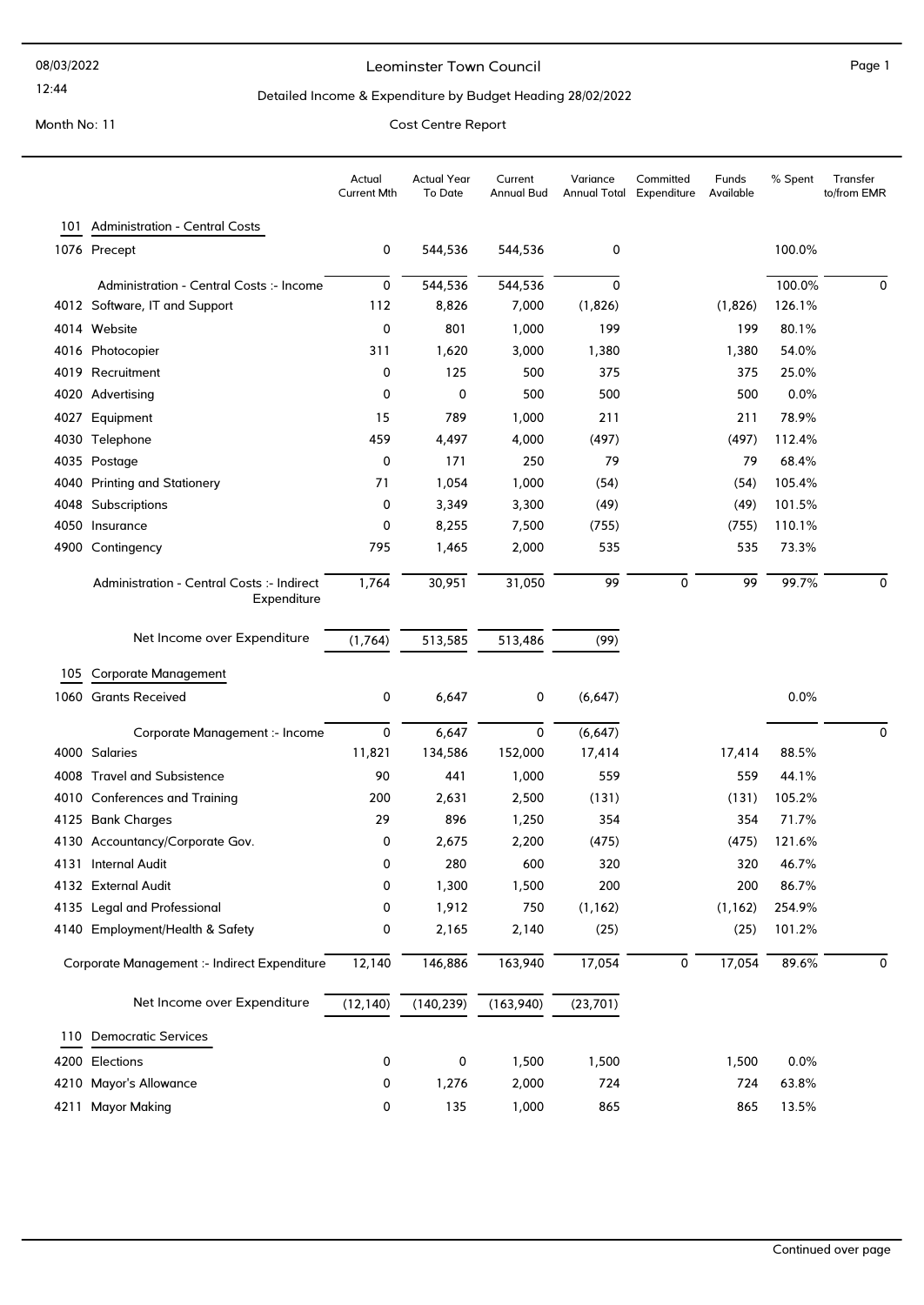#### Leominster Town Council and the contract of the Page 2

### Detailed Income & Expenditure by Budget Heading 28/02/2022

|          |                                             | Actual<br><b>Current Mth</b> | <b>Actual Year</b><br>To Date | Current<br><b>Annual Bud</b> | Variance<br><b>Annual Total</b> | Committed<br>Expenditure | Funds<br>Available | % Spent | Transfer<br>to/from EMR |
|----------|---------------------------------------------|------------------------------|-------------------------------|------------------------------|---------------------------------|--------------------------|--------------------|---------|-------------------------|
|          | 4212 Civic Events                           | 3                            | 55                            | 750                          | 696                             |                          | 696                | 7.3%    |                         |
|          | 4215 Civic Regalia                          | 0                            | 129                           | 500                          | 371                             |                          | 371                | 25.8%   |                         |
|          | 4220 Civic Officers                         | 0                            | 0                             | 500                          | 500                             |                          | 500                | 0.0%    |                         |
|          | Democratic Services :- Indirect Expenditure | 3                            | 1,594                         | 6,250                        | 4,656                           | 0                        | 4,656              | 25.5%   | 0                       |
|          | Net Expenditure                             | (3)                          | (1, 594)                      | (6, 250)                     | (4,656)                         |                          |                    |         |                         |
| 115      | Grants (s137)                               |                              |                               |                              |                                 |                          |                    |         |                         |
|          | 4235 General Grants                         | 90                           | 2,220                         | 9,000                        | 6,780                           |                          | 6,780              | 24.7%   |                         |
|          | 4236 Community Centre                       | 0                            | 0                             | 8,000                        | 8,000                           |                          | 8,000              | 0.0%    |                         |
| 4237     | <b>Grange Court</b>                         | 0                            | 7,000                         | 7,000                        | 0                               |                          | 0                  | 100.0%  |                         |
|          | 4238 Youth Funding                          | 0                            | 1,530                         | 4,500                        | 2,970                           |                          | 2,970              | 34.0%   |                         |
|          | 4242 Leominster Meeting Centre              | 0                            | 1,000                         | 1,000                        | 0                               |                          | 0                  | 100.0%  |                         |
|          | Grants (s137) :- Indirect Expenditure       | $90\,$                       | 11,750                        | 29,500                       | 17,750                          | 0                        | 17,750             | 39.8%   | 0                       |
|          | Net Expenditure                             | (90)                         | (11, 750)                     | (29, 500)                    | (17, 750)                       |                          |                    |         |                         |
|          | 116 Revenue Projects                        |                              |                               |                              |                                 |                          |                    |         |                         |
|          | 1440 The Great Places Fund - Income         | 0                            | 90,000                        | 0                            | (90,000)                        |                          |                    | 0.0%    |                         |
|          | Revenue Projects :- Income                  | $\mathbf 0$                  | 90,000                        | 0                            | (90,000)                        |                          |                    |         | 0                       |
|          | 4243 Wellcone back Fund-Costs               | 2,863                        | 4,172                         | 0                            | (4, 172)                        |                          | (4, 172)           | 0.0%    |                         |
|          | Revenue Projects :- Indirect Expenditure    | 2,863                        | 4,172                         | $\mathbf 0$                  | (4, 172)                        | 0                        | (4, 172)           |         | 0                       |
|          | Net Income over Expenditure                 | (2,863)                      | 85,828                        | $\mathbf 0$                  | (85, 828)                       |                          |                    |         |                         |
| 125      | <b>Corn Square</b>                          |                              |                               |                              |                                 |                          |                    |         |                         |
|          | 1400 Income-Room Hire                       | 291                          | 12,801                        | 17,000                       | 4,199                           |                          |                    | 75.3%   |                         |
|          | 1403 Income Flat                            | 1,396                        | 11,417                        | 13,000                       | 1,583                           |                          |                    | 87.8%   |                         |
|          | Corn Square :- Income                       | 1,686                        | 24,218                        | 30,000                       | 5,782                           |                          |                    | 80.7%   | 0                       |
|          | 4180 Cleaning                               | 300                          | 3,824                         | 4,000                        | 176                             |                          | 176                | 95.6%   |                         |
|          | 4181 Window Cleaning                        | 92                           | 460                           | 600                          | 140                             |                          | 140                | 76.7%   |                         |
|          | 4182 Electricity                            | 223                          | 2,158                         | 3,000                        | 842                             |                          | 842                | 71.9%   |                         |
| 4183 Gas |                                             | 292                          | 1,738                         | 3,000                        | 1,262                           |                          | 1,262              | 57.9%   |                         |
|          | 4185 Business Rates                         | 0                            | 10,105                        | 11,500                       | 1,395                           |                          | 1,395              | 87.9%   |                         |
|          | 4186 Water Rates                            | 90                           | 1,025                         | 1,500                        | 476                             |                          | 476                | 68.3%   |                         |
|          | 4187 Repairs and Renewals                   | 183                          | 4,654                         | 3,000                        | (1,654)                         |                          | (1,654)            | 155.1%  |                         |
|          | 4188 Fixtures and Fittings                  | 56                           | 2,488                         | 2,000                        | (488)                           |                          | (488)              | 124.4%  |                         |
|          | 4700 Loan Repayments                        | 0                            | 26,771                        | 27,000                       | 229                             |                          | 229                | 99.2%   |                         |
|          | Corn Square :- Indirect Expenditure         | 1,236                        | 53,223                        | 55,600                       | 2,377                           | 0                        | 2,377              | 95.7%   | 0                       |
|          | Net Income over Expenditure                 | $\overline{450}$             | (29,005)                      | (25,600)                     | 3,405                           |                          |                    |         |                         |
|          |                                             |                              |                               |                              |                                 |                          |                    |         |                         |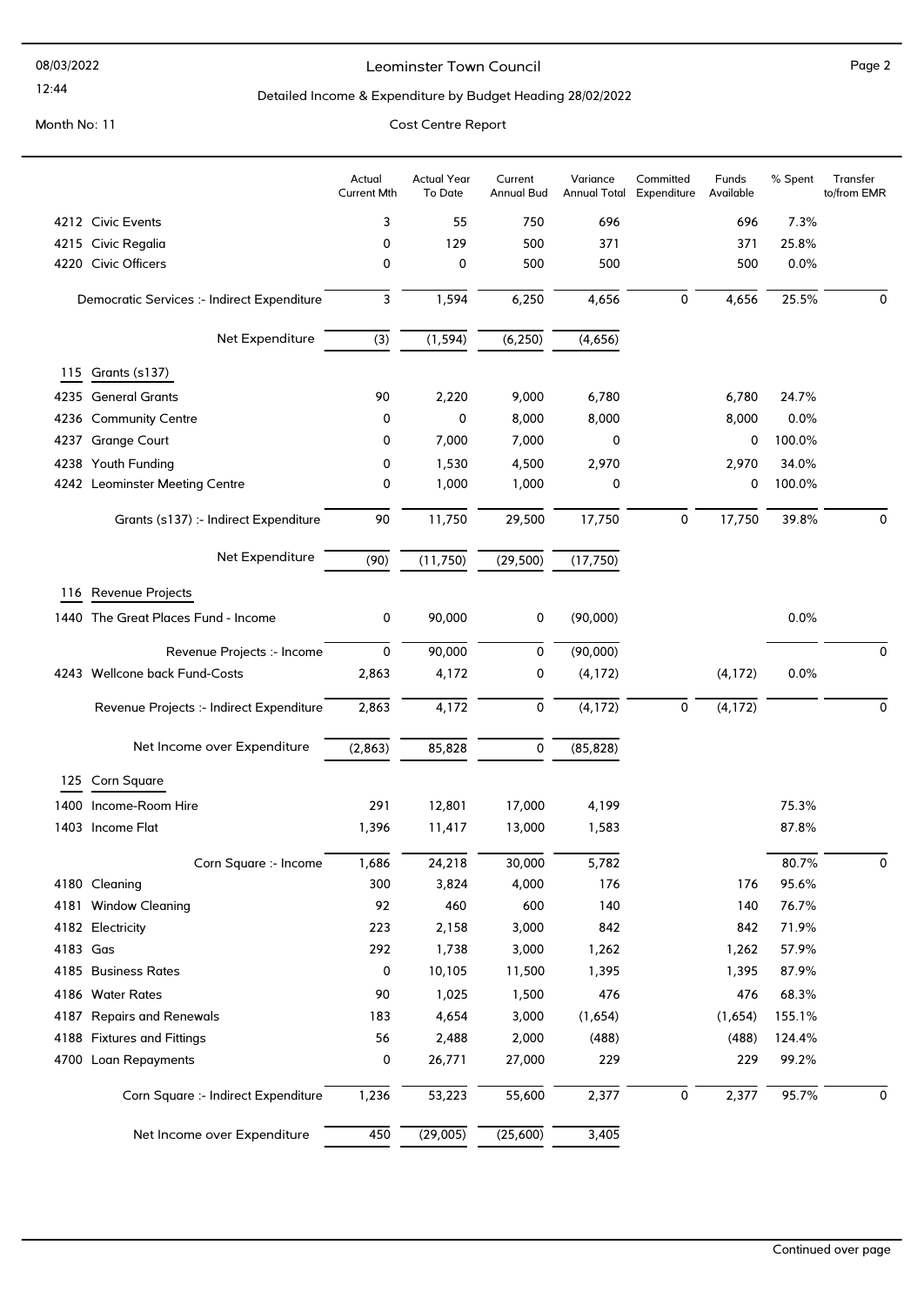#### Leominster Town Council and the contract of the Page 3

### Detailed Income & Expenditure by Budget Heading 28/02/2022

|      |                                             | Actual<br><b>Current Mth</b> | <b>Actual Year</b><br>To Date | Current<br><b>Annual Bud</b> | Variance<br><b>Annual Total</b> | Committed<br>Expenditure | Funds<br>Available | % Spent | Transfer<br>to/from EMR |
|------|---------------------------------------------|------------------------------|-------------------------------|------------------------------|---------------------------------|--------------------------|--------------------|---------|-------------------------|
|      | 130 Tourist Information                     |                              |                               |                              |                                 |                          |                    |         |                         |
|      | 1010 Income-Commission                      | 0                            | 512                           | 1,400                        | 888                             |                          |                    | 36.5%   |                         |
|      | 1510 Income-Coach trips                     | 45                           | 563                           | 8,000                        | 7,437                           |                          |                    | 7.0%    |                         |
| 1511 | Income-Books & Maps                         | 170                          | 3,174                         | 4,900                        | 1,726                           |                          |                    | 64.8%   |                         |
|      | 1512 Income-Cards                           | 78                           | 1,354                         | 1,400                        | 46                              |                          |                    | 96.7%   |                         |
|      | 1513 Income-Souvenirs                       | 106                          | 3,793                         | 6,600                        | 2,807                           |                          |                    | 57.5%   |                         |
|      | 1514 Income-Food/Drinks                     | 150                          | 2,925                         | 4,500                        | 1,575                           |                          |                    | 65.0%   |                         |
|      | 1515 Income-Craft                           | 53                           | 1,821                         | 2,400                        | 579                             |                          |                    | 75.9%   |                         |
|      | 1516 Income-Advertising                     | 0                            | 0                             | 300                          | 300                             |                          |                    | 0.0%    |                         |
|      | 1519 Income-Green Sacks                     | 239                          | 7,339                         | 6,750                        | (589)                           |                          |                    | 108.7%  |                         |
|      | Tourist Information :- Income               | 841                          | 21,480                        | 36,250                       | 14,770                          |                          |                    | 59.3%   | $\mathbf 0$             |
|      | 3000 Cost of Sales                          | 0                            | 822                           | 0                            | (822)                           |                          | (822)              | 0.0%    |                         |
|      | 3010 Costs-Coach Trips                      | 43                           | 301                           | 8,000                        | 7,699                           |                          | 7,699              | 3.8%    |                         |
|      | 3011 Costs-Books and Maps                   | 460                          | 2,062                         | 4,375                        | 2,313                           |                          | 2,313              | 47.1%   |                         |
|      | 3012 Costs-Cards                            | 0                            | 361                           | 1,250                        | 889                             |                          | 889                | 28.9%   |                         |
|      | 3013 Costs-Souvenirs                        | 139                          | 1,588                         | 5,900                        | 4,312                           |                          | 4,312              | 26.9%   |                         |
|      | 3014 Costs-Food/Drink                       | 179                          | 2,234                         | 4,050                        | 1,816                           |                          | 1,816              | 55.2%   |                         |
|      | 3015 Costs-Craft                            | 0                            | 1,987                         | 2,150                        | 163                             |                          | 163                | 92.4%   |                         |
|      | 3016 Costs-Advertising                      | 0                            | 0                             | 275                          | 275                             |                          | 275                | 0.0%    |                         |
|      | 4000 Salaries                               | 3,538                        | 41,134                        | 54,000                       | 12,866                          |                          | 12,866             | 76.2%   |                         |
|      | 4028 Green Sacks Purchase                   | 0                            | 6,240                         | 6,000                        | (240)                           |                          | (240)              | 104.0%  |                         |
|      | Tourist Information :- Indirect Expenditure | 4,359                        | 56,729                        | 86,000                       | 29,271                          | 0                        | 29,271             | 66.0%   | 0                       |
|      | Net Income over Expenditure                 | (3, 518)                     | (35, 250)                     | (49, 750)                    | (14, 500)                       |                          |                    |         |                         |
| 201  | Open Spaces                                 |                              |                               |                              |                                 |                          |                    |         |                         |
|      | 1020 Sale of Assets                         | 0                            | 263                           | 0                            | (263)                           |                          |                    | 0.0%    |                         |
| 1060 | <b>Grants Received</b>                      | 716                          | 4,298                         | 0                            | (4, 298)                        |                          |                    | 0.0%    |                         |
|      | Open Spaces :- Income                       | 716                          | 4,561                         | 0                            | (4, 561)                        |                          |                    |         | 0                       |
|      | 4000 Salaries                               | 13,110                       | 141,375                       | 146,000                      | 4,625                           |                          | 4,625              | 96.8%   |                         |
|      | 4006 Uniforms                               | 0                            | 1,335                         | 2,500                        | 1,165                           |                          | 1,165              | 53.4%   |                         |
|      | 4027 Equipment                              | 167                          | 1,844                         | 2,000                        | 156                             |                          | 156                | 92.2%   |                         |
|      | 4187 Repairs and Renewals                   | 0                            | 1,227                         | 2,000                        | 773                             |                          | 773                | 61.4%   |                         |
|      | 4300 Maintenance                            | 720                          | 1,639                         | 6,000                        | 4,361                           |                          | 4,361              | 27.3%   |                         |
|      | 4312 P3 Scheme                              | 0                            | 0                             | 1,000                        | 1,000                           |                          | 1,000              | 0.0%    |                         |
|      | 4313 Lengthman Scheme                       | 0                            | 350                           | 1,000                        | 650                             |                          | 650                | 35.0%   |                         |
|      | 4320 Vehicle Maintenance                    | 0                            | 2,935                         | 3,000                        | 65                              |                          | 65                 | 97.8%   |                         |
|      | 4321 Vehicle Fuel                           | 293                          | 3,790                         | 3,000                        | (790)                           |                          | (790)              | 126.3%  |                         |
|      | 4351 Waste                                  | 65                           | 7,611                         | 7,000                        | (611)                           |                          | (611)              | 108.7%  |                         |
|      | 4355 Tree Management                        | 150                          | 650                           | 5,000                        | 4,350                           |                          | 4,350              | 13.0%   |                         |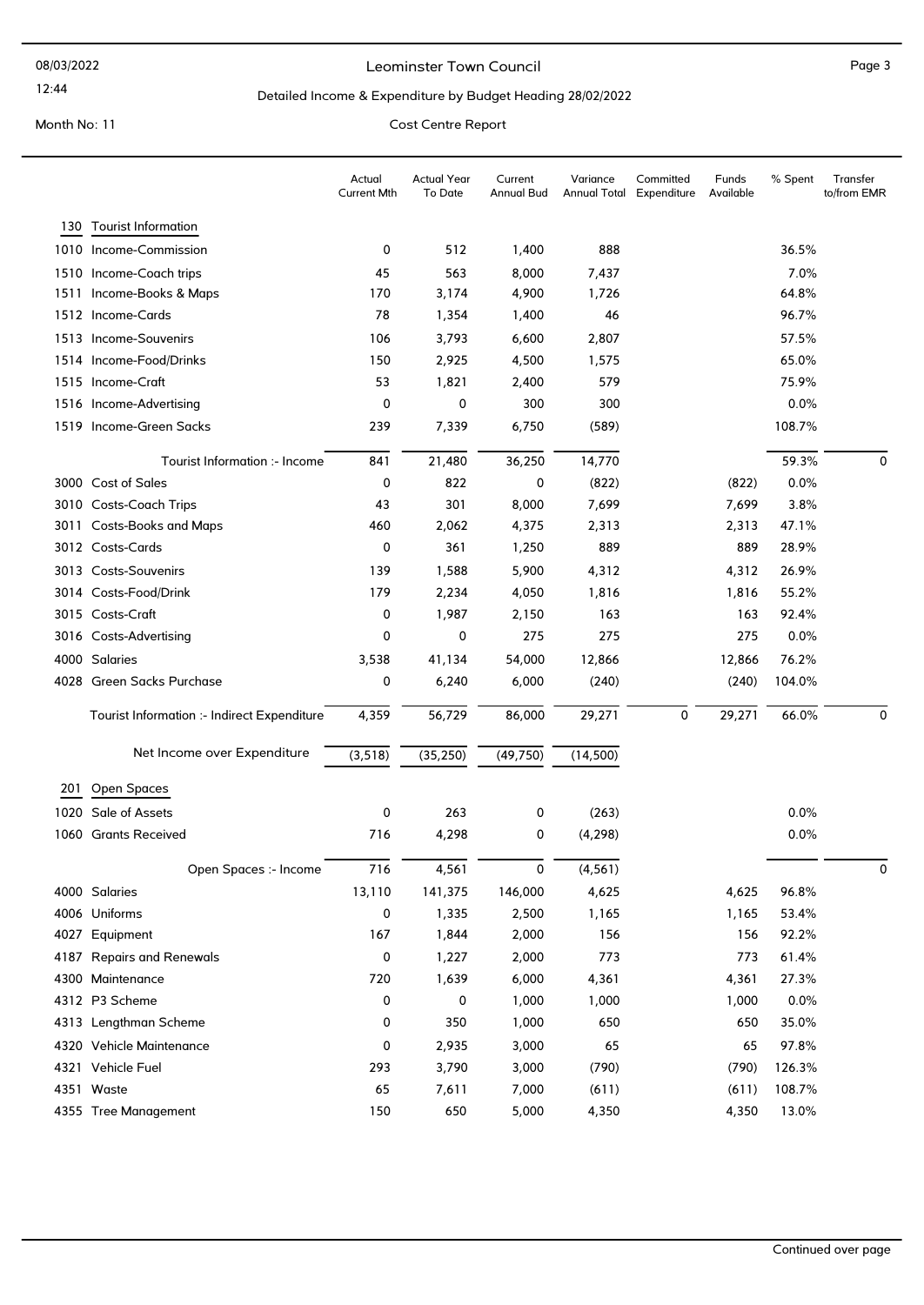#### 08/03/2022

### 12:44

#### Leominster Town Council and the contract of the Page 4

### Detailed Income & Expenditure by Budget Heading 28/02/2022

|                                     | Actual<br><b>Current Mth</b> | <b>Actual Year</b><br>To Date | Current<br>Annual Bud | Variance  | Committed<br>Annual Total Expenditure | Funds<br>Available | % Spent | Transfer<br>to/from EMR |
|-------------------------------------|------------------------------|-------------------------------|-----------------------|-----------|---------------------------------------|--------------------|---------|-------------------------|
| 4356 Climate Management             | 0                            | 1,565                         | 1,528                 | (37)      |                                       | (37)               | 102.4%  |                         |
| Open Spaces :- Indirect Expenditure | 14,505                       | 164,319                       | 180,028               | 15,709    | 0                                     | 15,709             | 91.3%   | 0                       |
| Net Income over Expenditure         | (13,789)                     | (159, 758)                    | (180, 028)            | (20, 270) |                                       |                    |         |                         |
| 202 Depot                           |                              |                               |                       |           |                                       |                    |         |                         |
| 4027 Equipment                      | 0                            | 12                            | 0                     | (12)      |                                       | (12)               | 0.0%    |                         |
| 4050 Insurance                      | 754                          | 1,460                         | 500                   | (960)     |                                       | (960)              | 291.9%  |                         |
| 4180 Cleaning                       | 0                            | 161                           | 900                   | 739       |                                       | 739                | 17.9%   |                         |
| 4182 Electricity                    | 97                           | 506                           | 800                   | 294       |                                       | 294                | 63.2%   |                         |
| 4184 Rent                           | 0                            | 3,681                         | 3,700                 | 19        |                                       | 19                 | 99.5%   |                         |
| 4185 Business Rates                 | 170                          | 1,876                         | 2,100                 | 224       |                                       | 224                | 89.3%   |                         |
| 4186 Water Rates                    | 22                           | 65                            | 550                   | 485       |                                       | 485                | 11.8%   |                         |
| 4187 Repairs and Renewals           | 145                          | 165                           | 200                   | 35        |                                       | 35                 | 82.5%   |                         |
| 4188 Fixtures and Fittings          | 0                            | 212                           | 800                   | 588       |                                       | 588                | 26.5%   |                         |
| Depot :- Indirect Expenditure       | 1,188                        | 8,137                         | 9,550                 | 1,413     | 0                                     | 1,413              | 85.2%   | 0                       |
| Net Expenditure                     | (1, 188)                     | (8, 137)                      | (9, 550)              | (1, 413)  |                                       |                    |         |                         |
| 203 Allotments                      |                              |                               |                       |           |                                       |                    |         |                         |
| 1120 Income-Allotments              | 36                           | 6,006                         | 5,000                 | (1,006)   |                                       |                    | 120.1%  |                         |
| Allotments :- Income                | 36                           | 6,006                         | 5,000                 | (1,006)   |                                       |                    | 120.1%  | 0                       |
| 4184 Rent                           | 113                          | 1,361                         | 1,400                 | 39        |                                       | 39                 | 97.2%   |                         |
| 4186 Water Rates                    | 50                           | 545                           | 500                   | (45)      |                                       | (45)               | 108.9%  |                         |
| 4300 Maintenance                    | 0                            | 845                           | 1,000                 | 155       |                                       | 155                | 84.5%   |                         |
| Allotments :- Indirect Expenditure  | 163                          | 2,751                         | 2,900                 | 149       | 0                                     | 149                | 94.9%   | 0                       |
| Net Income over Expenditure         | (127)                        | 3,255                         | 2,100                 | (1, 155)  |                                       |                    |         |                         |
| 205 Market                          |                              |                               |                       |           |                                       |                    |         |                         |
| 1402 Income-Market                  | 720                          | 8,056                         | 16,000                | 7,944     |                                       |                    | 50.4%   |                         |
| 1404 Income-Victorian Market        | 0                            | 650                           | 0                     | (650)     |                                       |                    | 0.0%    |                         |
| Market :- Income                    | 720                          | 8,706                         | 16,000                | 7,294     |                                       |                    | 54.4%   | 0                       |
| 4005 Market Management              | 70                           | 2,946                         | 6,000                 | 3,054     |                                       | 3,054              | 49.1%   |                         |
| 4048 Subscriptions                  | 0                            | 369                           | 358                   | (11)      |                                       | (11)               | 103.1%  |                         |
| Market :- Indirect Expenditure      | 70                           | 3,315                         | 6,358                 | 3,043     | 0                                     | 3,043              | 52.1%   | 0                       |
| Net Income over Expenditure         | 650                          | 5,391                         | 9,642                 | 4,251     |                                       |                    |         |                         |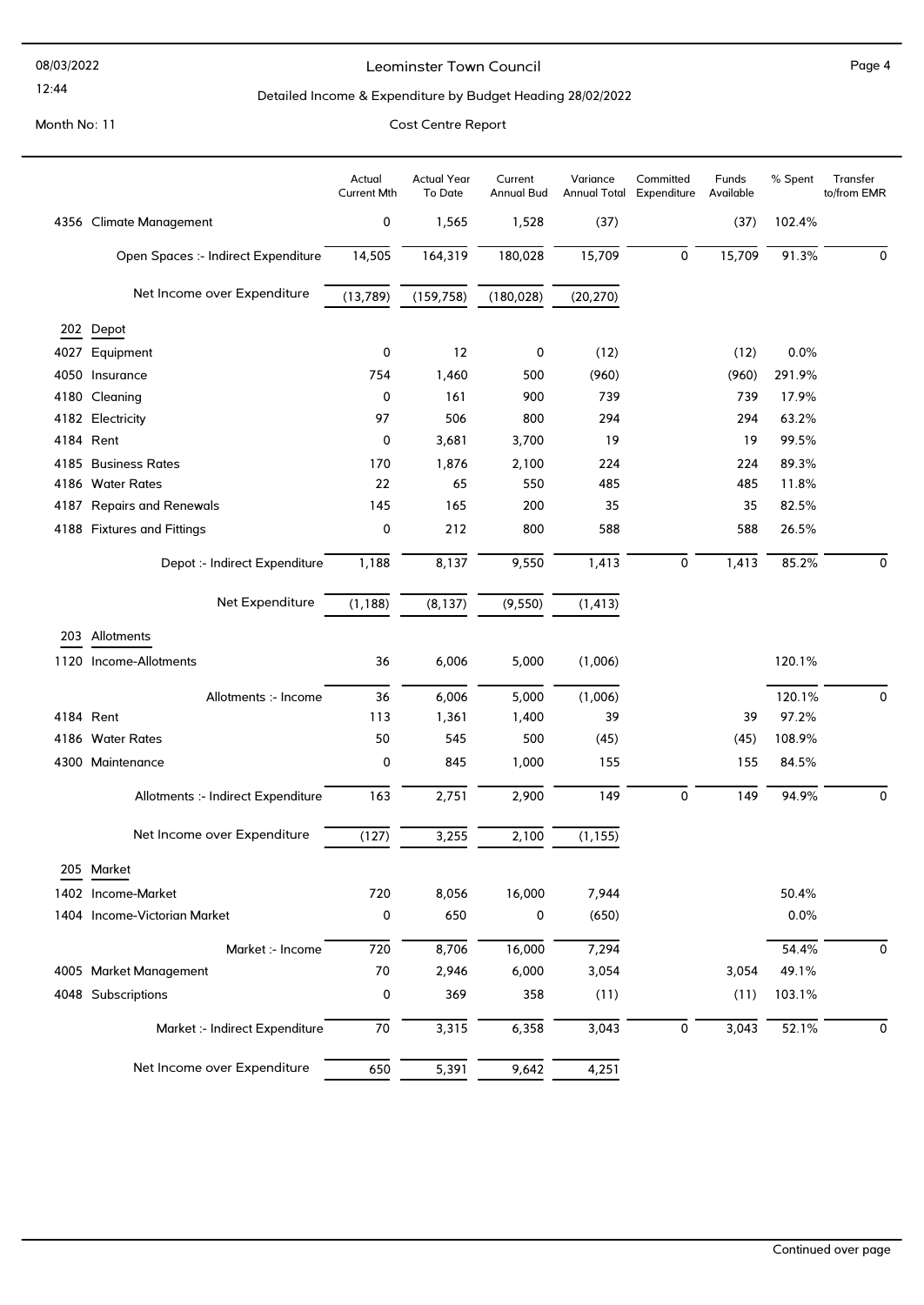#### 08/03/2022

#### 12:44

#### Leominster Town Council and the contract of the Page 5

### Detailed Income & Expenditure by Budget Heading 28/02/2022

|      |                                               | Actual<br><b>Current Mth</b> | <b>Actual Year</b><br>To Date | Current<br>Annual Bud | Variance  | Committed<br>Annual Total Expenditure | Funds<br>Available | % Spent    | Transfer<br>to/from EMR |
|------|-----------------------------------------------|------------------------------|-------------------------------|-----------------------|-----------|---------------------------------------|--------------------|------------|-------------------------|
| 220  | <b>Central Area Toilets</b>                   |                              |                               |                       |           |                                       |                    |            |                         |
|      | 4185 Business Rates                           | 0                            | (1,647)                       | 0                     | 1,647     |                                       | 1,647              | 0.0%       |                         |
|      | 4186 Water Rates                              | 58                           | 684                           | 1,500                 | 816       |                                       | 816                | 45.6%      |                         |
|      | Central Area Toilets :- Indirect Expenditure  | 58                           | (963)                         | 1,500                 | 2,463     | 0                                     | 2,463              | $(64.2\%)$ | 0                       |
|      | Net Expenditure                               | (58)                         | 963                           | (1,500)               | (2, 463)  |                                       |                    |            |                         |
| 225  | The Grange Toilets                            |                              |                               |                       |           |                                       |                    |            |                         |
|      | 4182 Electricity                              | 53                           | 544                           | 1,100                 | 556       |                                       | 556                | 49.4%      |                         |
|      | 4186 Water Rates                              | 96                           | 1,082                         | 2,000                 | 918       |                                       | 918                | 54.1%      |                         |
|      | 4300 Maintenance                              | 0                            | 190                           | 500                   | 310       |                                       | 310                | 38.0%      |                         |
|      | The Grange Toilets :- Indirect Expenditure    | 149                          | 1,815                         | 3,600                 | 1,785     | $\mathsf 0$                           | 1,785              | 50.4%      | 0                       |
|      | Net Expenditure                               | (149)                        | (1, 815)                      | (3,600)               | (1,785)   |                                       |                    |            |                         |
| 250  | <b>Economic Development</b>                   |                              |                               |                       |           |                                       |                    |            |                         |
|      | 4023 Newsletter                               | 340                          | 1,540                         | 1,560                 | 20        |                                       | 20                 | 98.7%      |                         |
|      | 4047 Market Town Forum                        | 0                            | 0                             | 250                   | 250       |                                       | 250                | 0.0%       |                         |
| 4230 | <b>Events Fund</b>                            | 175                          | 340                           | 1,000                 | 660       |                                       | 660                | 34.0%      |                         |
| 4370 | Leominster in Bloom                           | 0                            | 500                           | 500                   | 0         |                                       | 0                  | 100.0%     |                         |
|      | 4375 CCTV                                     | 0                            | 11,089                        | 15,000                | 3,911     |                                       | 3,911              | 73.9%      |                         |
|      | 4380 Festive Lights                           | 0                            | 16,495                        | 17,500                | 1,005     |                                       | 1,005              | 94.3%      |                         |
|      | Economic Development :- Indirect Expenditure  | 515                          | 29,964                        | 35,810                | 5,846     | $\mathsf 0$                           | 5,846              | 83.7%      | 0                       |
|      | Net Expenditure                               | (515)                        | (29, 964)                     | (35, 810)             | (5,846)   |                                       |                    |            |                         |
| 260  | <b>Capital Projects</b>                       |                              |                               |                       |           |                                       |                    |            |                         |
|      | 1060 Grants Received                          | 0                            | 32,259                        | 0                     | (32, 259) |                                       |                    | 0.0%       |                         |
|      | Capital Projects :- Income                    | 0                            | 32,259                        | 0                     | (32, 259) |                                       |                    |            | $\Omega$                |
|      | 4700 Loan Repayments                          | 0                            | 15,207                        | 15,200                | (7)       |                                       | (7)                | 100.0%     |                         |
|      | 4715 Secret Garden-Loan Funded                | 0                            | 4,066                         | 0                     | (4,066)   |                                       | (4,066)            | 0.0%       |                         |
|      | Capital Projects :- Indirect Expenditure      | 0                            | 19,273                        | 15,200                | (4,073)   | 0                                     | (4,073)            | 126.8%     | 0                       |
|      | Net Income over Expenditure                   | 0                            | 12,986                        | (15, 200)             | (28, 186) |                                       |                    |            |                         |
| 300  | <b>Planning and Highways</b>                  |                              |                               |                       |           |                                       |                    |            |                         |
|      | 4240 Travel Fund                              | 0                            | 778                           | 4,500                 | 3,722     |                                       | 3,722              | 17.3%      |                         |
|      | Planning and Highways :- Indirect Expenditure | 0                            | 778                           | 4,500                 | 3,722     | $\pmb{0}$                             | 3,722              | 17.3%      | 0                       |
|      | Net Expenditure                               | 0                            | (778)                         | (4,500)               | (3, 722)  |                                       |                    |            |                         |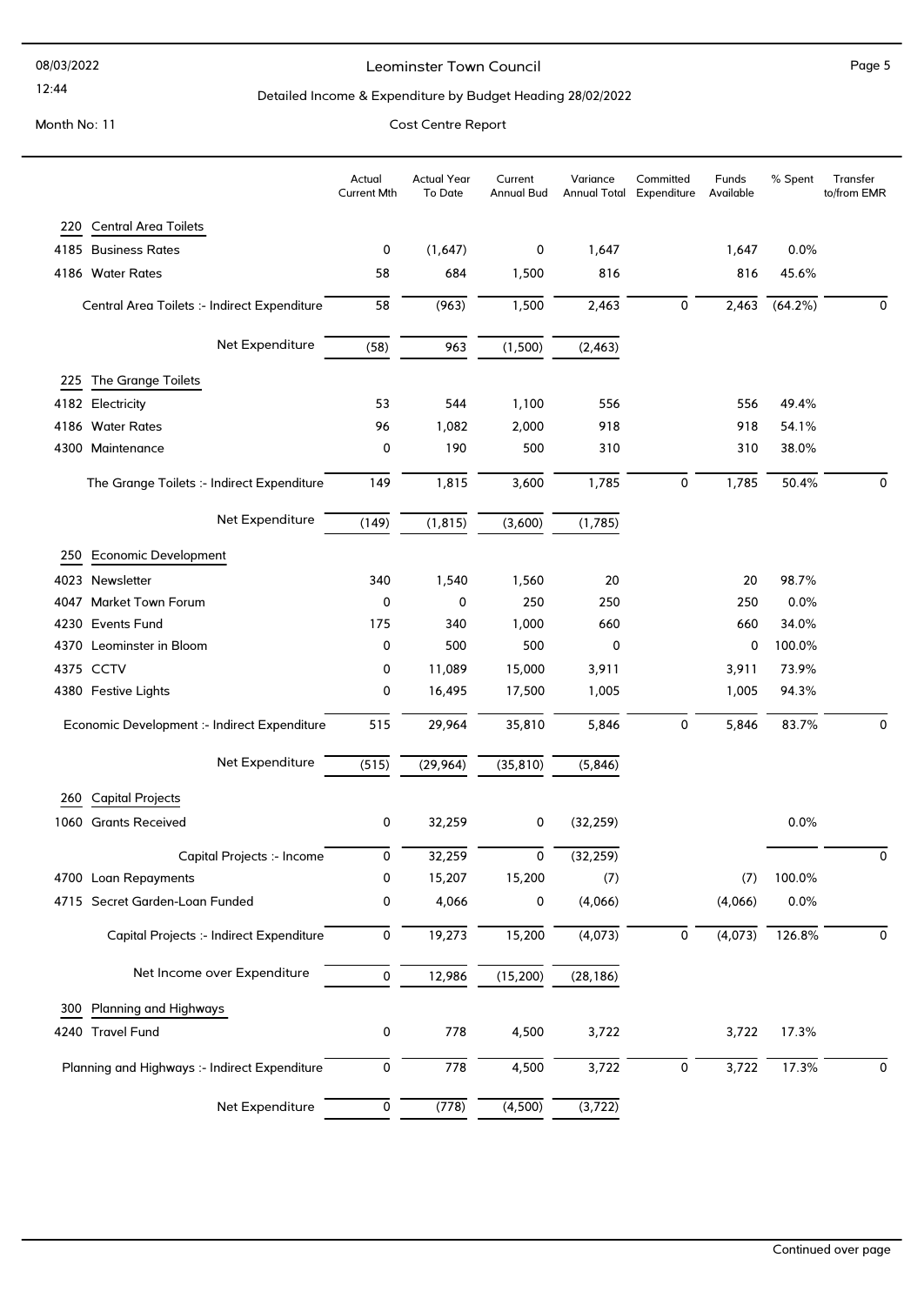### Leominster Town Council and the contract of the Page 6

### Detailed Income & Expenditure by Budget Heading 28/02/2022

|      |                                            | Actual<br><b>Current Mth</b> | <b>Actual Year</b><br>To Date | Current<br><b>Annual Bud</b> | Variance<br><b>Annual Total</b> | Committed<br>Expenditure | Funds<br>Available | % Spent | Transfer<br>to/from EMR |
|------|--------------------------------------------|------------------------------|-------------------------------|------------------------------|---------------------------------|--------------------------|--------------------|---------|-------------------------|
| 901  | <b>Earmarked Reserves</b>                  |                              |                               |                              |                                 |                          |                    |         |                         |
| 9000 | <b>Election Reserve</b>                    | 0                            | 0                             | 14,545                       | 14,545                          |                          | 14,545             | 0.0%    |                         |
| 9001 | <b>CCTV Reserve</b>                        | 0                            | 1,706                         | 4,500                        | 2,794                           |                          | 2,794              | 37.9%   |                         |
| 9002 | <b>Town Centre Enhancements</b>            | 0                            | 0                             | 20,000                       | 20,000                          |                          | 20,000             | 0.0%    |                         |
| 9003 | <b>Equipment Rolling Programme</b>         | 0                            | 0                             | 21,325                       | 21,325                          |                          | 21,325             | 0.0%    |                         |
|      | 9004 Play Equipment Reserve                | 0                            | 0                             | 15,500                       | 15,500                          |                          | 15,500             | 0.0%    |                         |
| 9005 | <b>Precept Support Reserve</b>             | 0                            | 0                             | 18,596                       | 18,596                          |                          | 18,596             | 0.0%    |                         |
| 9006 | Youth Projects                             | 0                            | 0                             | 8,350                        | 8,350                           |                          | 8,350              | 0.0%    |                         |
| 9007 | <b>Capital Receipts Reserve</b>            | 0                            | 0                             | 13,513                       | 13,513                          |                          | 13,513             | 0.0%    |                         |
| 9008 | Unspent Loans                              | 0                            | 0                             | 145,150                      | 145,150                         |                          | 145,150            | 0.0%    |                         |
|      | Earmarked Reserves :- Indirect Expenditure | 0                            | 1,706                         | 261,479                      | 259,773                         | 0                        | 259,773            | 0.7%    | $\mathbf{0}$            |
|      | Net Expenditure                            | 0                            | (1,706)                       | (261, 479)                   | (259, 773)                      |                          |                    |         |                         |
|      | <b>Grand Totals:- Income</b>               | 3,999                        | 738,413                       | 631,786                      | (106, 627)                      |                          |                    | 116.9%  |                         |
|      | Expenditure                                | 39,101                       | 536,401                       | 893,265                      | 356,864                         | 0                        | 356,864            | 60.0%   |                         |
|      | Net Income over Expenditure                | (35, 102)                    | 202,012                       | (261, 479)                   | (463, 491)                      |                          |                    |         |                         |
|      | Movement to/(from) Gen Reserve             | (35, 102)                    | 202,012                       |                              |                                 |                          |                    |         |                         |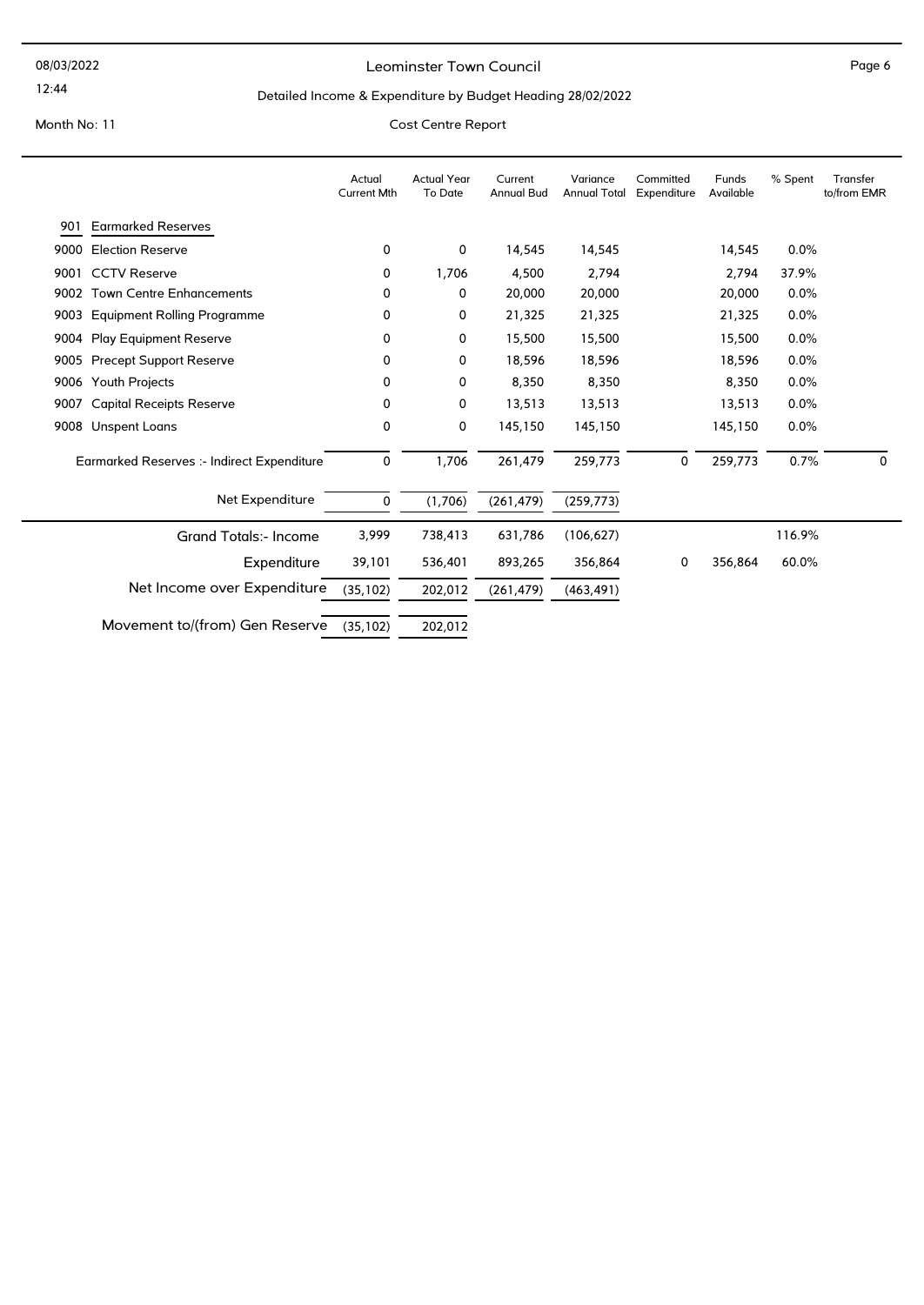### **2021/22 Month 11 Budget Notes**

These notes are intended to accompany the budget reports for the end of month 11 of 2021/22 financial year. Comments on expenditure and income are listed by budget heading and cost centre.

#### 101: Administration - Central Costs

### **4012: Software, IT and Support**

Expenditure includes end of year external accounting support for 2020/21 financial year.

### **4048: Subscriptions**

Subscriptions renew at the beginning of the financial year except SLCC membership.

### **4050: Insurance**

- This includes vehicle cover, buildings and contents, employer's liability and public liability. This year the cost has risen but also includes cover for the new chipper.

Cost centre still within budget.

### 105: Corporate Management

### **4010: Conferences and Training**

Reimbursement of training costs expected.

### **4130: Accountancy/Corporate Governance**

- Staff training has now been completed meaning that the monthly cost will reduce but likely to still be over budget.

### **4135: Legal and Professional**

Staff Review should be under contingency.

Cost centre still within budget.

### 110: Democratic Services

Cost centre well within budget.

## 115: Grants

#### **4236: Community Centre**

This has now been paid and will show on the month 12 report.

Still funds available in the Youth Funding and General Grants budget code.

#### 116: Revenue Projects

## **1440: The Great Places to Visit Fund**

- Income received from Herefordshire Council for local projects. Projects must be completed by the end of June 2022.

#### **4243: Welcome Back Fund Costs**

- This will be reclaimed back from the grant funding at the end of March 2022. Expenditure close to award total expected.

#### 125: Corn Square

#### **4180: Cleaning**

- Spend continues to be high due to COVID-19 additional cleaning/PPE requirements.

## **4187: Repairs and renewals**

- Essential work for the Fire Risk Assessment has been carried out in the cellar meaning that this category has gone over budget.
- Additional electrical safety work completed.
- Additional replacement required for 3 safety lights.

## Cost centre still within budget.